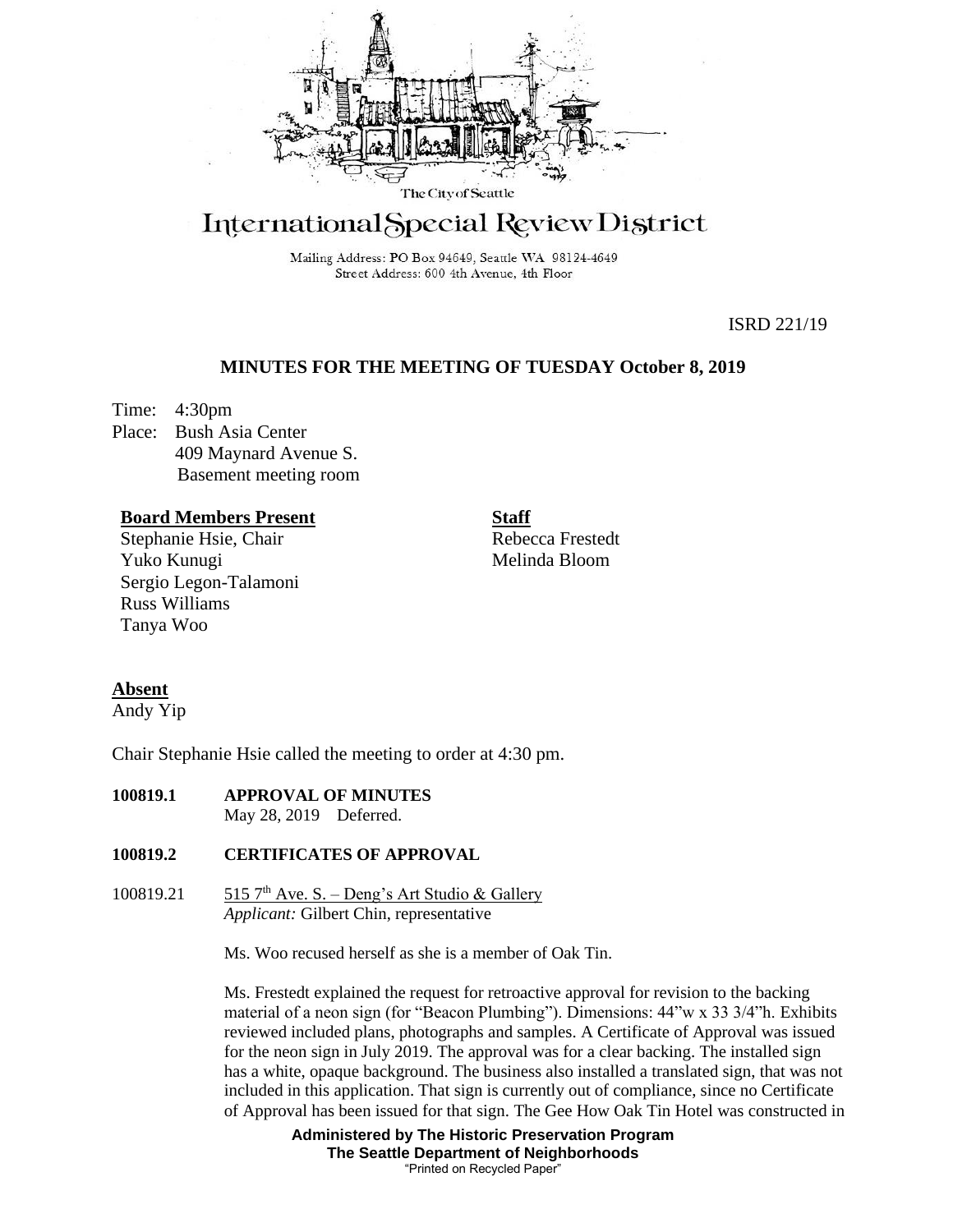1907. It is a contributing building located within the Asian Design Character District. Beacon Plumbing subleases an office space within Deng's Studio.

The ISRD Board Coordinator is concerned that the sign, as installed, violates the district's transparency requirement, pursuant to SMC 23.66.336 B4.

Applicant Comment:

Gilbert Chin provided translation of the sign which he noted has already been fabricated. He asked for approval of the sign with exception because a clear background will show lots of wire and transformer. He said they changed it to white plastic background to hide that.

Ms. Hsie noted the sign was up and a second sign was provided with translation; she asked if it is a problem to remove the backing.

Mr. Chin said the board asked for translation. He said it is difficult to change it out.

Mr. Williams asked Mr. Chin's affiliation with the space.

Mr. Chin said he is representing Beacon Plumbing and the owner of the building both of whom are friends. Beacon is leasing space there and wants to serve the community.

Mr. Williams said the spirit of asking for translation is not asking for a separate sign but to incorporate that into the main sign. He said there isn't transparency into the space.

Mr. Chin said they put two together and it will be another hoop to connect the two; there is a couple inches between the signs.

Mr. Legon-Talamoni asked if this is the only storefront window.

Mr. Chin said yes.

Public Comment: There was no public comment.

Mr. Legon-Talmoni said the intent was not to require a second sign; it was a suggestion to redesign the original sign to incorporate translation. The option is not required.

Ms. Hsie said the backing is white and covers 50% of the window. She was concerned that along with the second sign almost all the window is covered.

Mr. Chin said he could remove the second sign.

Ms. Frestedt said the Beacon sign alone could be considered. She said to consider continuity, relationship of style and color to sign; the two signs are very different.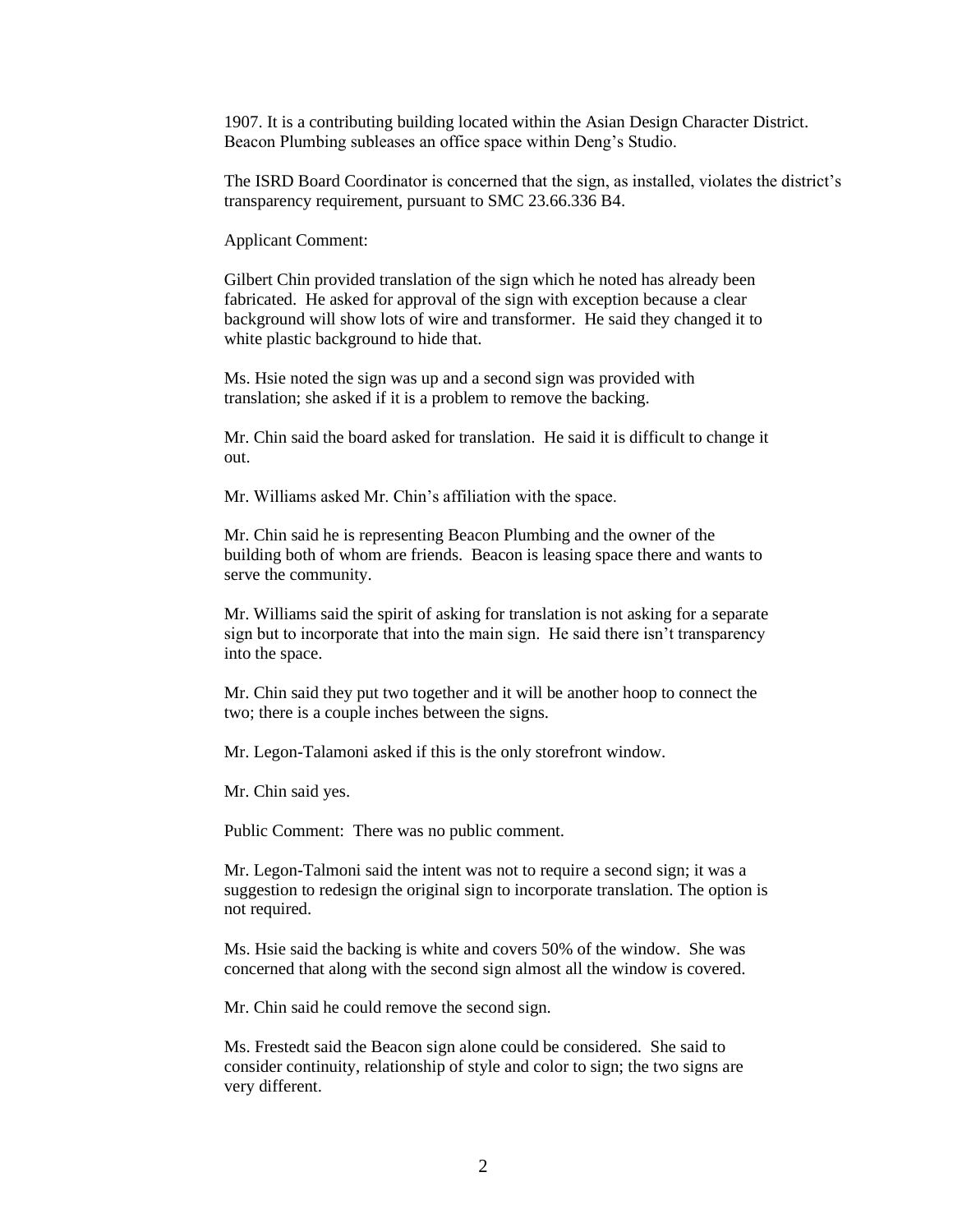#### Color backing

Mr. Williams had mixed feelings and said he didn't want to log jam a small business owner, but it is not what the board approved. He stated that the board voted for a clear background.

Mr. Legon-Talamoni concurred. He preferred the original design intent and to remove the bottom sign. He asked what the main business is.

Mr. Chin said it is an art gallery.

Mr. Legon-Talamoni said it is large and covers so much window space for just renting a desk.

Ms. Kunugi agreed and said it is hard to tell what the business is. The signs are confusing; they should make this sign clear.

Mr. Legon-Talamoni said they could defer, and the applicant could come back with more information and changes in the backing.

Ms. Frestedt said they are trying to work out a solution. She said the white backing makes it seem bigger than a clear backing would. She said middle ground would be somewhat transparent and helps disguise the wire and transformer but still allow visibility into space.

Ms. Hsie said options include deferring and re-doing the sign or redesigning the sign. She noted the transparency requirement. She said it makes sense to be white if material is on it. She suggested coming back with dimension to show it is within size requirements.

Ms. Kunugi suggested moving the sign over to the angled side of the storefront.

Mr. Chin said it isn't visible there.

Mr. Legon-Talamoni said to come back.

Board members discussed options for moving forward; there was concern about precedence with a non-conforming sign being allowed and a sign that was not approved being installed. Options to deny or defer were discussed with a preference for the applicant to come back with a middle ground.

Ms. Frestedt noted that Chinese characters are a recommendation, not a requirement. She said the applicant could voluntarily withdraw the application.

Mr. Chin stated that he wished to withdraw the application and said he will go with clear background, as approved; he will tell sign people to go clear back and fix the problem.

## **100819.4 BOARD BUSINESS**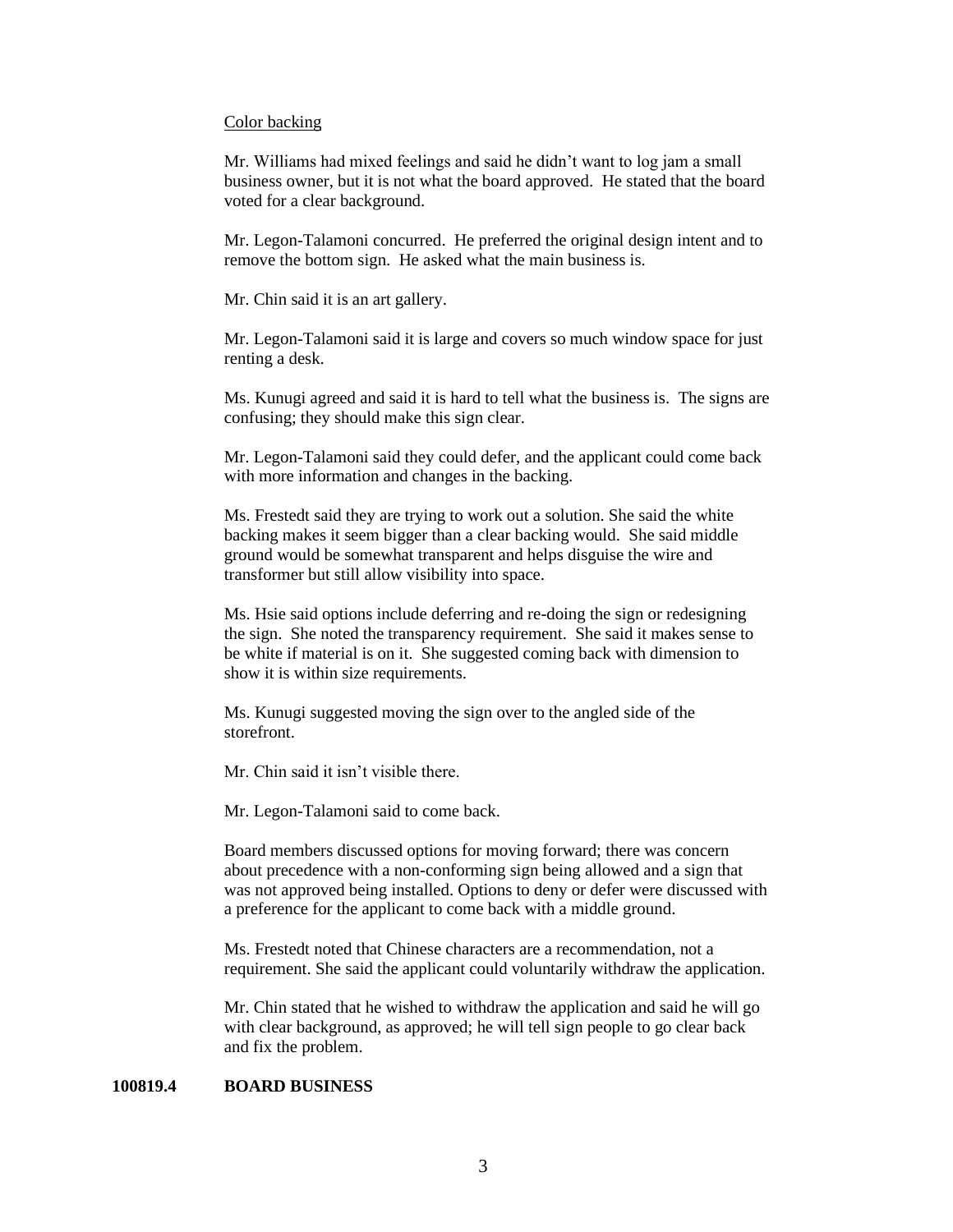Ms. Frestedt reported that election notice had been translated into Chinese and Vietnamese. She went over relevant election dates for submission of registration and nomination forms.

Ms. Frestedt reported that the Guidelines revisions triggered SEPA, which is complete. She said formatting is needed.

Ms. Frestedt said that design teams can opt into new Guidelines; a few have already.

Ms. Frestedt said interviews had been scheduled for board vacancy after which recommended candidates will be forwarded to the Mayor's office and then to City Council for confirmation.

#### **100819.3 BOARD BREIFINGS**

100819.31 1001-1005 S. King St. *Presenter:* Matt Driscoll, d/Arch LLC

> Briefing on proposed demolition and new construction of an 8-story mixed use apartment building to include 76 parking stalls. The focus of this briefing will be on the demolition proposal and the evolution of the preliminary massing studies.

Steve Lekan, d/Arch, provided site analysis and proposed an 8-story mixed used apartment building. He provided context analysis and noted recent projects in the district, Thai Binh, and the Acme Poultry site. He said that King Street is a designated green street and noted nearby properties.

He proposed demolition of existing 1914 buildings and went over historic uses which include garage, produce company, grocery store, pattern shop, industrial laundry, and industrial chrome plating. The report (full report in DON file) detailed uses, alterations over time. He said the facades have been completely altered multiple times, garage door removed, and the interior has been altered. He said there are better examples of the typology throughout the City.

Mr. Lekan reported they have a community engagement plan and have engaged with Friends of Little Saigon as a strategic partner to help develop and execute the effort. He said they have taken design cues from Little Saigon and explored ways to break out the façade design. He said that Thai Binh is across the street and is massive. He said they looked at how the buildings interact with the public. He went over the Design Guidelines for east of I-5 as well as districtwide guidance which require a response to context, public realm, building orientation, relationship of building to open space. He went over Zoning Code and how the building design responds to it.

Mr. Lekan said overhead high voltage power lines on  $10<sup>th</sup>$  require setbacks. He went over the three massing options. He noted that Option B was preferred. He said that all three provide 100 units, 76 parking, 8 stories; commercial, amenity, with garage entry on back. He went over departures matrix (p. 50 of briefing packet). He went over 10' view triangle removed from one side of the garage entry ramp in order to shift garage ramp to property line. He said community and public space has been created at residential entry and at corner. He noted the relationship to historic church. He said the plaza/public space will be used for public art that would reflect the community. He said small affordable community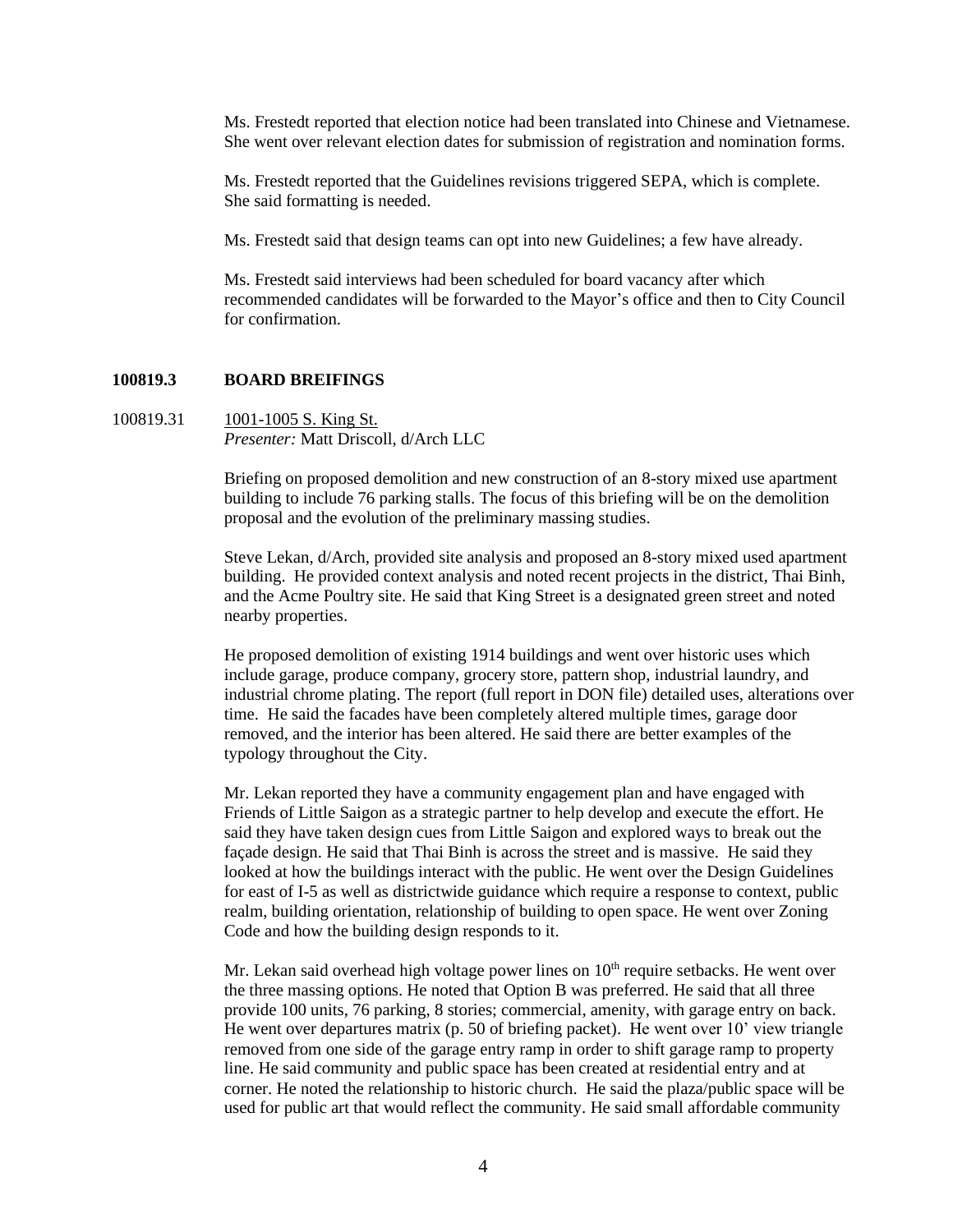space has been designed to be as flexible as possible to accommodate needs. He said differentiated commercial spaces allow flexibility of use. He said they are working with small business coordinator to find suitable tenants. He went over materials and how colors may be applied.

#### *Ms. Woo left at 5:30 pm.*

#### Public Comment:

Josh Brevoort, architect and board member of Friends of Little Saigon, advocated for use of vacated right of way for access to building and other buildings that get developed. He said right of ways are needed in the district.

A community member stated that the Summit School was built on part of the vacated property so the right-of-way would never run through.

#### Demolition

There was discussion about the proposed demolition. Ms. Hsie stated that she didn't hear any objections from the Board to the proposed demolition. She appreciated the report. She asked if the building architect was known.

Mr. Lekan said they could not identify the architect. He said that no one of significance to occupied the building.

#### Massing

Mr. Lekan said they will be opting into the new Guidelines.

Ms. Hsie said she was glad they recognize that King Street is important. She said the fact that the building will be visible from I-5 should also be considered.

Mr. Legon-Talamoni appreciated the corner as open public plaza and that it would be preserved for public and open space. He expressed concern that the preferred scheme provides a lot of verticality at the corner and reinforces the large tower feel. He gravitated toward the Code Compliant scheme because of the ground floor. He said it communicates more of the programming. He said some of that got lost with the preferred scheme; the relationship with the rest of the district was lost.

Ms. Kunugi agreed. She said the Code Compliant option feels most natural to the area; street level scale retained; brings some nice neighborhood feel to the ground level. She said the preferred scheme has more of a downtown feel.

Ms. Hsie supported the Code Compliant option; She said that the base, middle, top approach is tied to the program. She said if the design team is going to deviate from that approach, she wanted to understand why; should be strong programmatic reason with cultural design. She appreciated that they carved out massing to contribute to public realm. She encouraged the team to widen sidewalks. She supported more connectivity through the district. She said small niches and small corners relate to how people use and define the public realm space.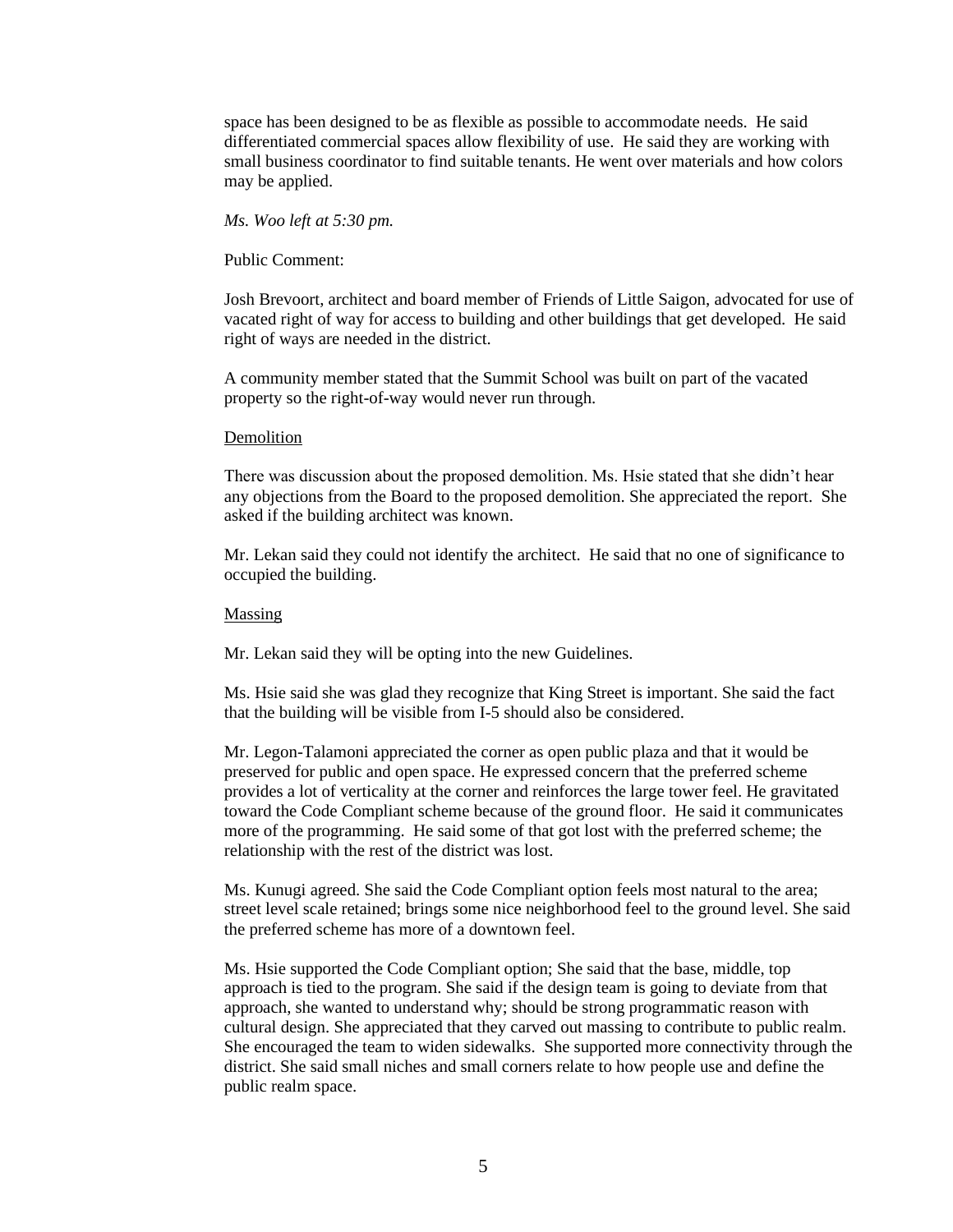Mr. Legon-Talamoni: think about locating interior community space on periphery of building so easily visible, accessible. He appreciates thinking of bringing in public access space and suggested working that out more. He said the verticality at the corner feels looming and to find a middle ground. This is a gateway to Little Saigon. This is the transition point between two districts. He said some elements of the Code Compliant option that could make its way to preferred scheme.

Mr. Williams said the preferred option is towering – refinements are needed with the pedestrian experience in mind. He recommended creating a datum line across.

Ms. Hsie noted this is the first building seen as relating to the west portion of the district. Overarching mass; way to breakdown massing, texture with balconies; texture and patterning; how treat corners – give it a special treatment. Options 1 and 2 – hard to see how they relate to the district. If you deviate, provide rationale.

#### Departures

Ms. Hsie said she doesn't want to see a blank façade, but discouraged a wedding cake effect, as well.

The Board did not raised concerns about a site triangle departure.

Ms. Kunugi asked if this is the lowest part of site?

Mr. Luken: yes.

Community Outreach

A Board member asked about the community response regarding massing.

Mr. Luken said most preferred massing options 2 or 3. He added that comments not related to massing, just appearance.

Ms. Kunugi said it makes a big difference understanding why people preferred what they did.

Qyunh Pham, ED, Friends of Little Saigon (FoLS), said the first meeting was an introduction to project and provided FoLS an opportunity to discuss overall what they'd like to see. She said the hope is that the next meeting will get into a deep dive about massing and design.

Ms. Hsie spoke about the massing schemes, asking do you want CID traditional, historical, more expressive, conceptual? What does "different" mean for this neighborhood? She said she wants to understand why decisions were made – programmatic, cultural.

Ms. Kunugi was also curious about the community thinks of the proposed use and community space.

Mr. Legon-Talamoni said he appreciates the design team's interest in hearing what community wants.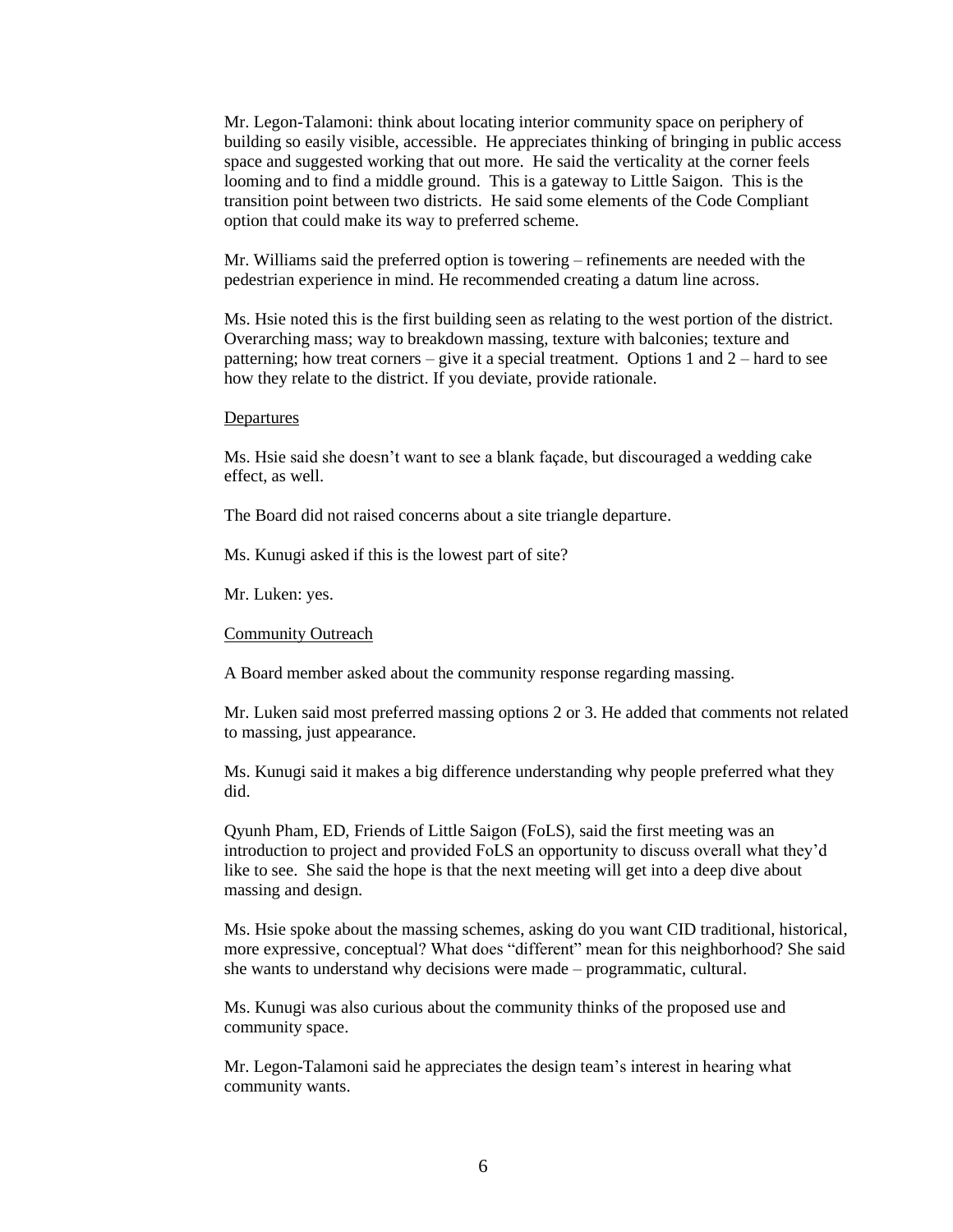## 100819.32 1224 S. King Street – Little Saigon Park *Presenter:* Katie Bang, Seattle Parks and Recreation and Mark Tilbe, Murase Associates

Katie Bang introduced a briefing on proposed development of a new park on an undeveloped lot. The focus of this briefing will be on the evolution of the proposed design alternatives. She said they will go through a formal naming process.

Mark Tilbe, Murase Associates, provided context of the site, including grade differential, proximity to the Victorian Row Apartments and the Nisei Veterans Hall. He said the willow tree will remain.

Ms. Bang went over the schedule and preferred scheme. She said they are in the schematic design phase. She reported on public engagement conducted, CPTED principles, meeting with Little Saigon Advisory Committee and public meeting. She said there have been eleven meetings from August 2018 through July 2019. She said they are working on parking challenges/options. She noted use of the racial equity toolkit. She said the space was landbanked by King County levy to bring green space to urban areas. She said they are working with the Office of Arts and Culture for the artist selection. She said they are working with other City departments to look at parking options in conjunction with Lam's, since the park will replace a lot they had been using.

Mr. Tilbe went over green space requirements associated with the landbanked site. He said public input stated desire for flexibility in use for events, plays, inclusion of power and lighting. Cultural references were desired and low maintenance plant palette. Concepts reviewed included a dragon (not enough space for events), fluidity, terrace. CPTED walk informed some of the design choices. Preferred option model based on wide sidewalk, gradual transition to Jackson, a plaza, ramps to play area, and wide seats that can double as event seating.

Ms. Bang said the play area will activate the area.

Board members looked at 3-D model provided.

Mr. Tilbe showed how the spaces could be programmed in various ways and how tents could be added.

Ms. Bang said they want input on play equipment and overall concept and programming.

Public Comment:

Erica Cheung said it is a great concept, open and friendly. She asked if play equipment could be higher to cater to older kids. She said there should be visibility and she noted there is limited greenery and more trees for shade would be nice. She noted the side seating area. She said it is a lovely design that will add to the community.

Mr. Tilbe indicated elements along path that are seating and said wide stairs are also seating.

Scott Murase said the maple trees will get larger and will be beautiful shade trees. He said they could add tables and chairs like those are Hing Hay park.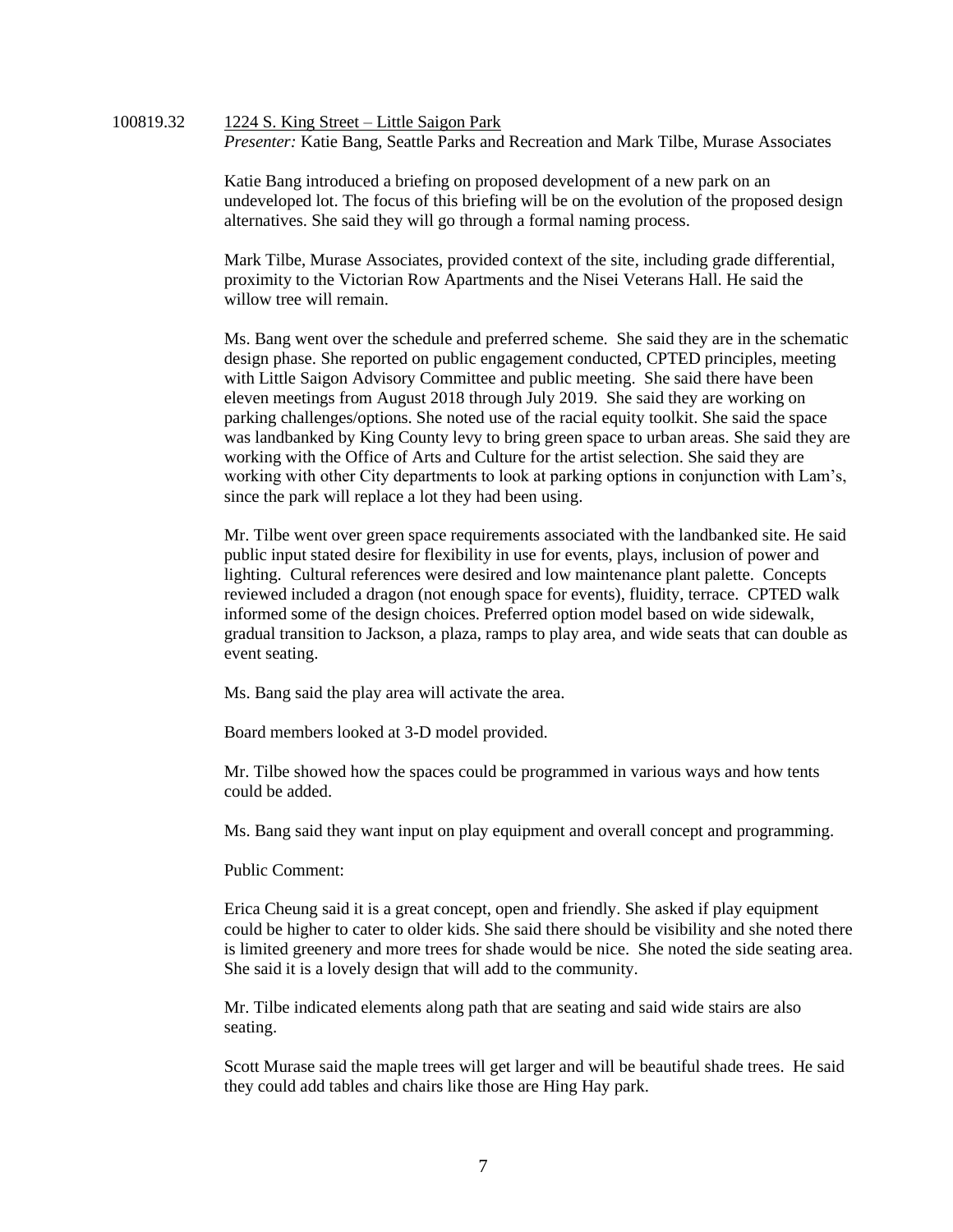Tiernan Martin applauded the design team. He said there is great flexibility for events and uses. He said the view looking north will be wonderful. He said the view looking south from Jackson from the streetcar landing off sidewalk is a little underdeveloped. He said there is more opportunity to frame as welcoming.

Ms. Bang said artwork is planned for that side.

Mr. Tilbe said there will be tall narrow bamboo walls with lighting.

Mr. Martin said he knew they were working with SCIDPDA and looked at survey of groups who use other parks, lessons learned.

Matt Fujimoto said he loves the progression of the space. He asked about massing details on the model representation.

Mr. Tilbe said there is large concrete sections on one side; they have marked projects under development now.

Mr. Legon-Talamoni noted that adjacent buildings provide an opportunity for art.

Mr. Tilbe said they don't plan murals; they will use bamboo screens to soften space next to buildings.

Mr. Legon-Talamoni asked if they will retain east-west retaining wall?

Scott: yes, and will add where needed. He said that rails are not needed; they kept the grading similar to adjacent parcel and made sure it is ADA accessible.

Mr. Legon-Talamoni asked if is green space accessible?

Mr. Tilbe said the lawn at the south is accessible green space.

Mr. Legon-Talamoni said supported the approach.

Ms. Kunugi: great outreach has been done. Admire process and outcome. Play structure is sculptural and allows freedom to approach differently. She noted the integration of playful ramp for kids. Asked for picture of other sculptural elements.

Mr. Murase said it was an early idea. They want accessibility for everyone.

Ms. Kunugi appreciated the canopy design and asked inspiration for design.

Mr. Murase said Asian motifs, especially the cloud. Needs to be affordable and be made of plate steel.

Mr. Williams noted the 75% maximum impervious – excluding circulation paths. Will 5' wide ramps be adequate?

Mr. Tilbe said lots of study has been done. There will be stair-side spaces for landings, two wheelchairs could pass at once. Seating on seat wall still allows for movement.